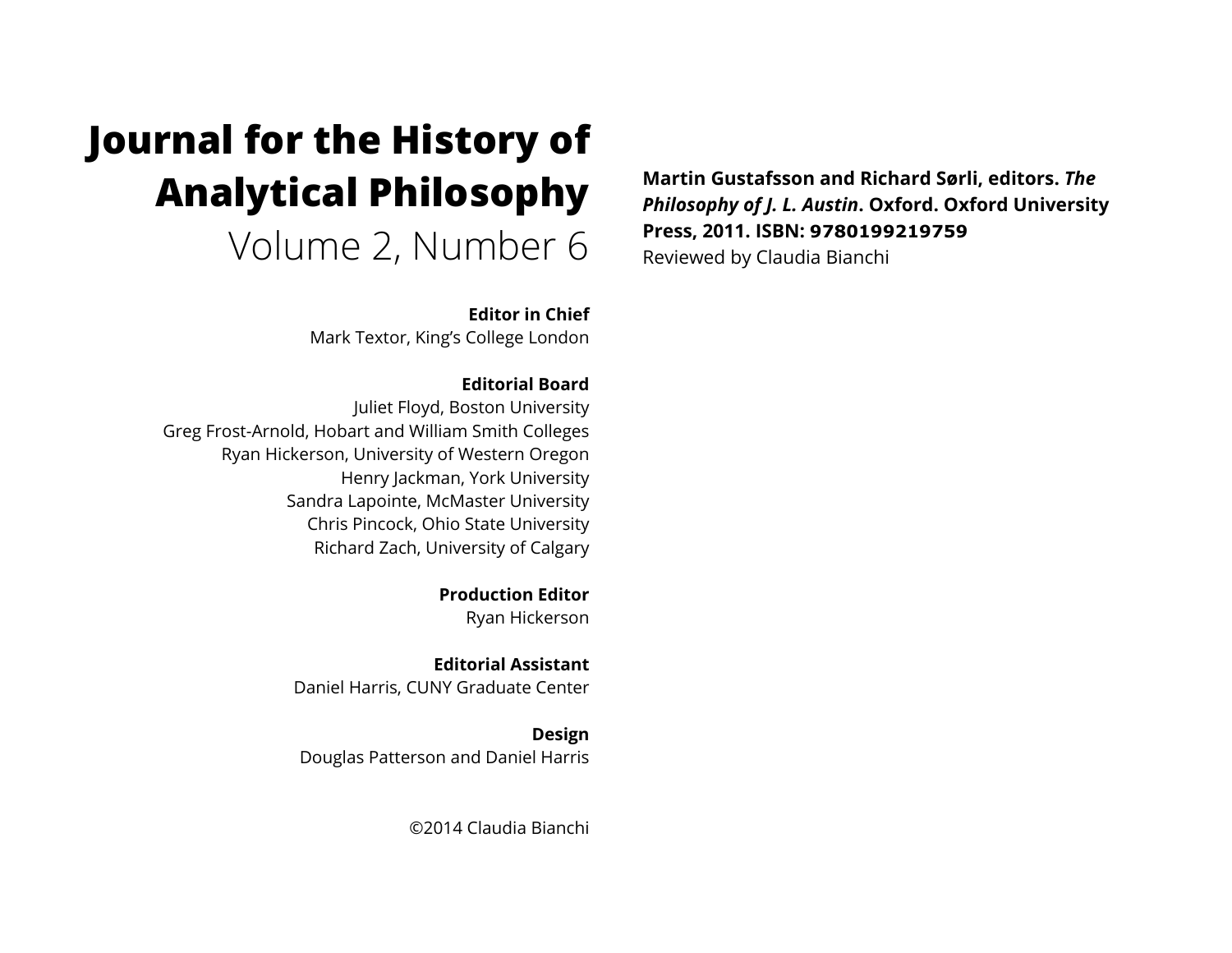## **Review:** *The Philosophy of J. L. Austin,* **edited by Martin Gustafsson and Richard Sørli**

### Claudia Bianchi

John Austin has had a strange fate: much revered during his lifetime, he was almost forgotten after his death, to the point that his work is still inadequately known and largely underestimated. Many factors contributed to such a fate. During his teaching in Oxford he was celebrated for his extraordinary personality and innovative philosophical method: for Austin, philosophy was not an endeavour to be pursued privately, but a collective effort, as exemplified by his legendary "Saturday mornings". However his method was better suited for discussion than for publication, and his philosophical talent more fully appreciated in private conversations. Moreover we owe to Searle and Grice many of the developments of Austin's ideas in speech act theory and pragmatics: as Martin Gustafsson writes in his excellent Introduction, "it seems fair to say that their works have contributed more than anything else to the general sense that Austin's endeavours have become outdated" (p. 16).

In recent times this situation has changed. Nowadays Austin is studied in research fields as diverse as philosophy of language, linguistics, epistemology, philosophy of action, ethics, legal theory, political thought and feminist philosophy. The collection of essays edited by Martin Gustafsson and Richard Sørli ("the first collection of essays on Austin's philosophy published by a major Anglophone press in almost forty years", p. 3) is another indication of this Austinian renaissance. The eight essays and the Introduction focus on Austin's place in philosophy, epistemological issues (scepticism, epistemology of testimony, contextualism) and Austin's work on truth. In what follows, I will offer a concise sketch of each essay, before concluding with some critical remarks.

Martin Gustafsson in the Introduction ("Inheriting Austin") and Simon Glendinning in Chapter 2 ("Unmasking the Tradition") situate Austin among his contemporaries and within Western philosophy at large, showing both the continuity and the originality of his approach to philosophy. The British philosopher was deeply dissatisfied with both the traditional way of doing philosophy and with Logical Positivism. In particular, his dissatisfaction was directed towards a way of practicing philosophy which, in his view, was responsible for the production of tidy dichotomies, oversimplifications and dogmatic schemes of thought. As a consequence, he developed a new philosophical methodology and style, which became paradigmatic of Ordinary Language Philosophy. According to Austin, within ordinary language are deposited all the distinctions and connections established by human beings, as if our words in their daily uses "had stood up to the long test of the survival of the fittest" (Austin 1956/1961, 182). To be sure, this is not a new methodology in the history of philosophy (consider, for instance, Socratic questioning); yet, this strategy was carried out by Austin with exceptional care and conceived as a collective endeavour.

Chapters 3 to 6 are devoted to epistemological issues. Mark Kaplan in Chapter 3 ("Tales of the Unknown: Austin and the Argument from Ignorance") and Adam Leite in Chapter 4 ("Austin, Dreams, and Scepticism") focus on scepticism, and its relation with our ordinary judgements. Kaplan's essay is the latest of a series of papers devoted to a defence of Austin's approach to the theory of knowledge as an epistemology true to our ordinary practices. Drawing partially on his previous work, Kaplan here examines a particular variety of what DeRose calls the argument from Ignorance, in order to show that the dichotomy between what one knows and what one doesn't know is not exhaustive: the adoption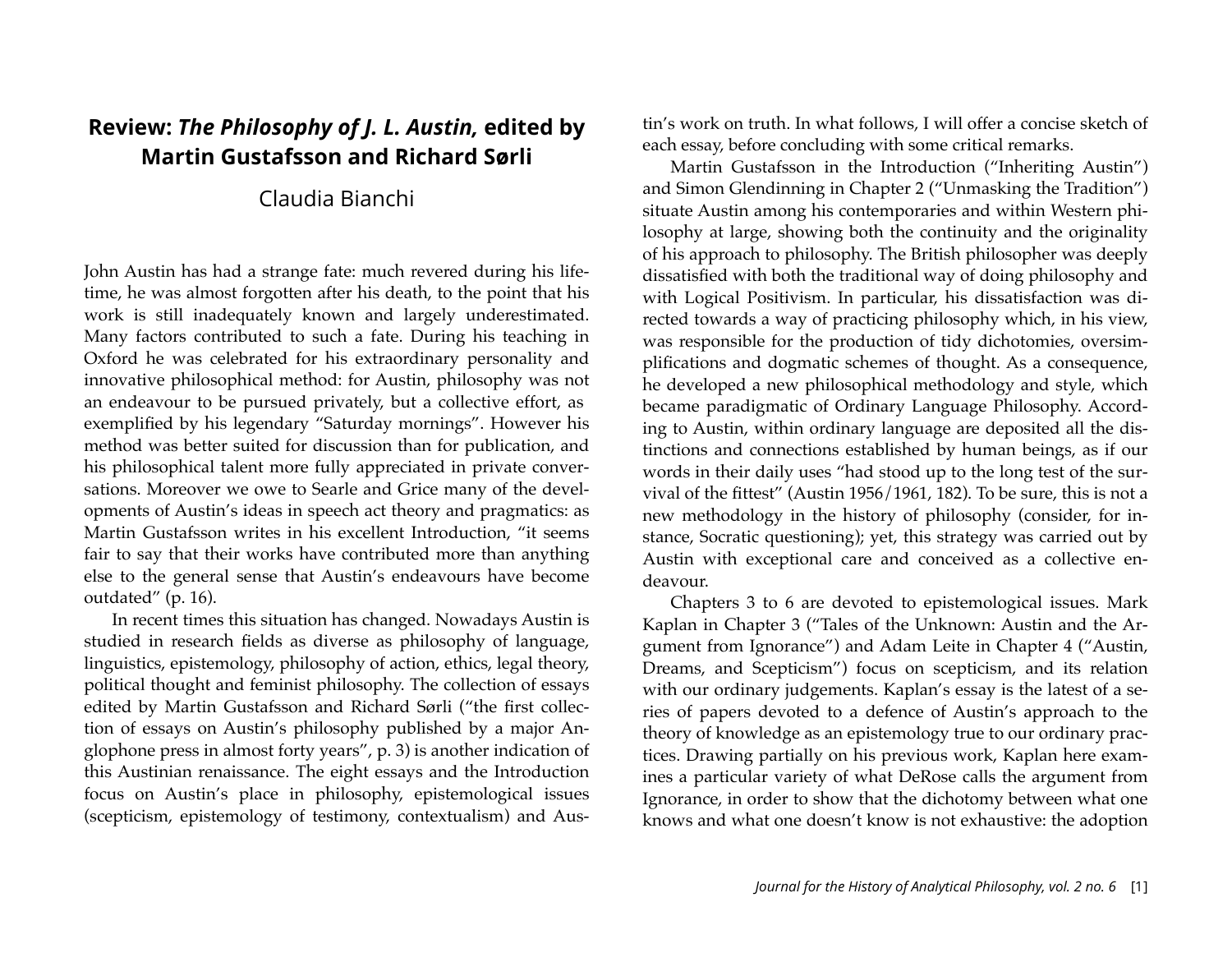of an Austinian methodology severely undermines sceptical arguments about knowledge. Leite examines a different argument for scepticism, the dream argument: he shows how Austin challenges global scepticism not only with a linguistic strategy, but also with factual claims regarding our ordinary epistemic procedures. In Chapter 5 ("Believing what the Man Says about his own Feelings"), Benjamin McMyler offers an innovative reading of "Other Minds" not only as an essay on the problem of other minds, but also as a work on the epistemology of testimony. In particular, McMyler addresses the Austinian analogy between "I know" and "I promise", trying to clarify what constitutes the justification of testimonial knowledge – a justification grounded on its essentially interpersonal character. In Chapter 6 ("Knowing Knowing (that Such and Such)") Avner Baz questions a wellestablished claim in both contemporary philosophy of language and epistemology, namely that Austin was a contextualist, or at least the forefather (along with Wittgenstein) of contextualism. Baz shows that contextualists and anti-contextualists share the idea that the basic role of "knowing that" is to enable us to *represent* people as knowing this or that. The accent placed on truthconditions domesticates the Austinian perspective: according to Austin, our everyday epistemological claims are expressive of and answerable to the participants' "intents and purposes" – those often involving not truth and falsity, but competence, reasonableness and responsibility.

In Chapter 7 ("Truth and Merit") – an ideal, partial reply to Baz – Charles Travis concentrates on Austin's conception of truth. Travis underlines that truth/falsity is simply one among many dimensions of evaluation. Statements, as traditionally conceived, are abstractions: stating something is instead just "offering a guide to treating things" (p. 192). The relation between the conceptual (statements) and the non-conceptual (state of affairs) cannot be fixed once and for all: in applying a statement we must exercise the same sensibility and the same virtues we use in giving advice or issuing verdicts. In a similar vein, Jean-Philippe Narboux (Chapter 8, "'There's Many a Slip between Cup and Lip': Dimension and Negation in Austin") examines Austin's claim that truth and falsity, and felicity and infelicity are on a par as dimensions of evaluations of utterances. In so doing, he underlines the often neglected systematic character of Austin's work – of his approach and his conceptual tools.

The major value of this collection is unquestionably that of providing an overview of the complexity and variety of Austin's contributions to philosophy, too often circumscribed to speech act theory, and to his method of 'linguistic phenomenology'. And yet one feels that something is missing from this very fine volume. It is undeniable that the standard picture of Austin as the doyen of Ordinary Language Philosophy and the founder of speech act theory "hides from view the diversity and variation that are in fact prominent characteristic of [Austin's philosophical landscape]" (Gustafsson, p. 1). Choosing not to include in the collection a single contribution to speech act theory is, however, at best controversial. Even more so if one claims – as Gustafsson does in the section of his Introduction devoted to Austin's legacy – that there are still philosophers that "treat Austin as a philosopher to think with, rather than as a respectable but obsolete precursor"(p. 17), such as William Alston and Marina Sbisà (Alston 2000, Sbisà 2007, 2009, 2013), and furthermore that there is at least "a contemporary philosophical debate in which Austin still figures as a living and direct source of influence", (p. 18), namely the discussion on pornography and free speech. Indeed the debate on free speech, pornography and censorship is one of the most remarkable current applications of speech act theory (cf. Hornsby 1993, Hornsby & Langton 1998, Langton 1993, 2009, Bianchi 2008, Langton, Haslanger and Anderson 2012). Catharine MacKinnon's claim that *pornography subordinates women* (MacKinnon 1987) has been defended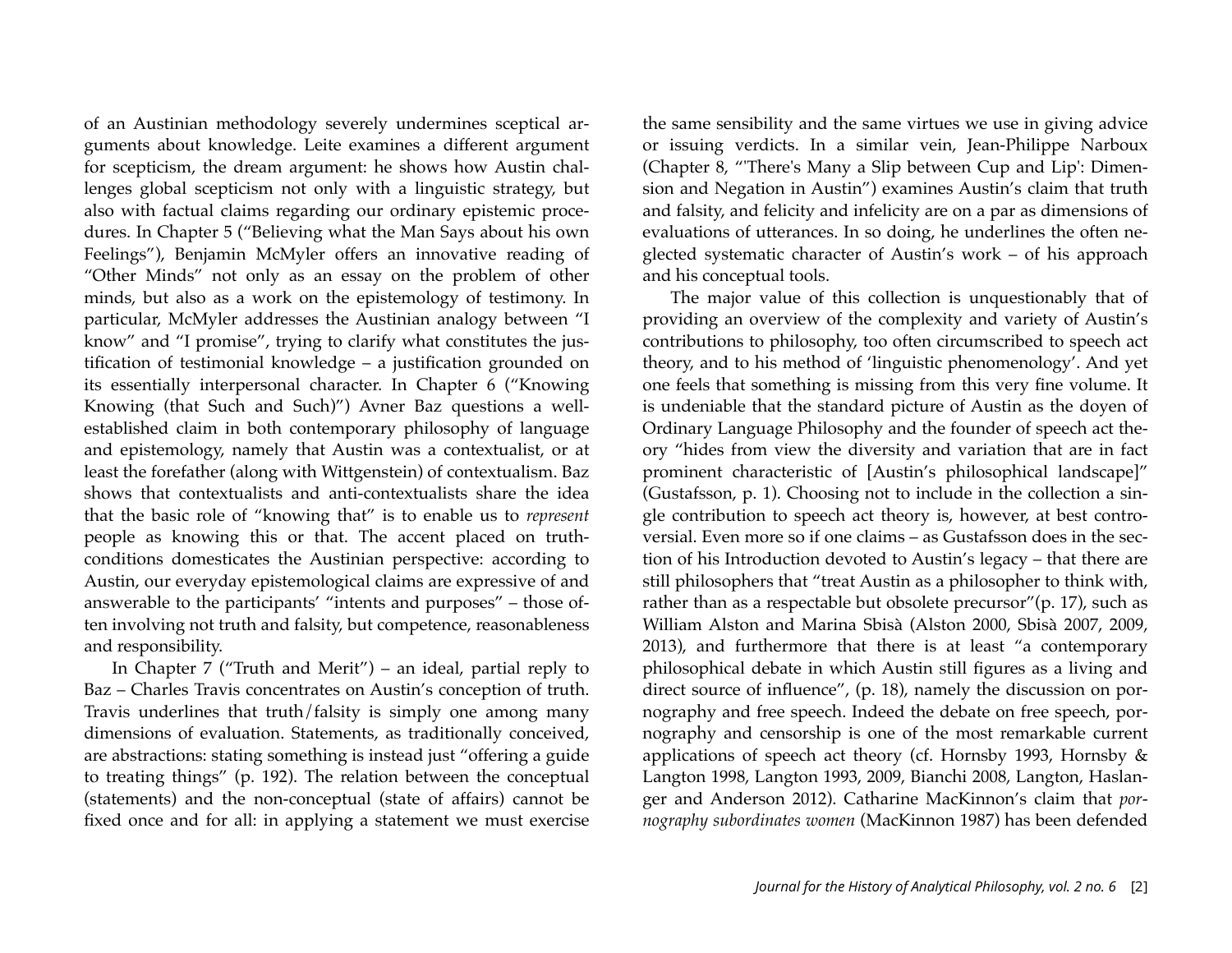by Rae Langton and Jennifer Hornsby in terms of speech acts: works of pornography can be understood as *illocutionary acts*. Pornography *subordinates* women by conditioning people to regard women as willing sexual objects; it *silences* women by creating a communicative environment that deprives women of their illocutionary potential. Against the liberal defence of pornography as a form of expression (a simple form of locution), Langton and Hornsby argue that pornography does more than simply *express*; it acts to silence the expressions of women (a form of illocution), thereby restricting their freedom of speech. The debate on free speech and pornography is, then, an excellent example of a domain where "most participants actually read and discuss what Austin says, treating his writings as texts from which there is still something important to learn" (p. 18).

Such remarks notwithstanding, this is an extremely rich and fascinating collection, questioning the generally received picture of Austin, filled with suggestions and innovative analyses of his work. I agree with what is said in the Introduction, that our temporal distance from Austin (and his students and colleagues) can truly be a blessing: the consequences and import of his philosophy can be better understood in light of its recent applications and developments. Once more, a careful analysis of the things we, as philosophers, do with Austin's words helps to clarify an extensive variety of contemporary issues.

#### **Claudia Bianchi**

Faculty of Philosophy Università Vita-Salute San Raffaele, Milano, Italy claudia.bianchi@unisr.it

#### **References**

- J. L. Austin. A Plea for Excuses. *Proceedings of the Aristotelian Society,* 57, 1–30: 1956. Reprinted in Austin 1961, 175–204.
- J. L. Austin. *Philosophical Papers*. J. O. Urmson and G. J. Warnock, editors, Oxford, Clarendon Press, 1961. 3rd Edition, 1979.
- J. L. Austin. *How to Do Things with Words*. J. O. Urmson and M. Sbisà, editors, Cambridge, MA, Harvard University Press, 2nd edition, 1975.
- C. Bianchi. Indexicals, speech acts and pornography. *Analysis* 68 (4): 310–316, 2008.
- J. Hornsby. Speech Acts and Pornography. *Women's Philosophy Review* 10: 38–45, 1993.
- J. Hornsby and R. Langton. Free Speech and Illocution. *Legal Theory* 4: 21–37, 1998.
- M. Kaplan. To What Must an Epistemology Be True?. *Philosophy and Phenomenological Research* 61 (2): 279–304, 2000.
- M. Kaplan. Austin's Way with Skepticism. In *The Oxford Handbook of Skepticism*, J. Greco, editor. Oxford: Oxford University Press, 348–371, 2008.
- R. Langton. Speech Acts and Unspeakable Acts. *Philosophy and Public Affairs* 22: 293–330, 1993.
- C. MacKinnon. Francis Biddle's Sister. In MacKinnon, C. 1993, *Only Words,* Cambridge, MA, Harvard University Press, 163–97, 1987.